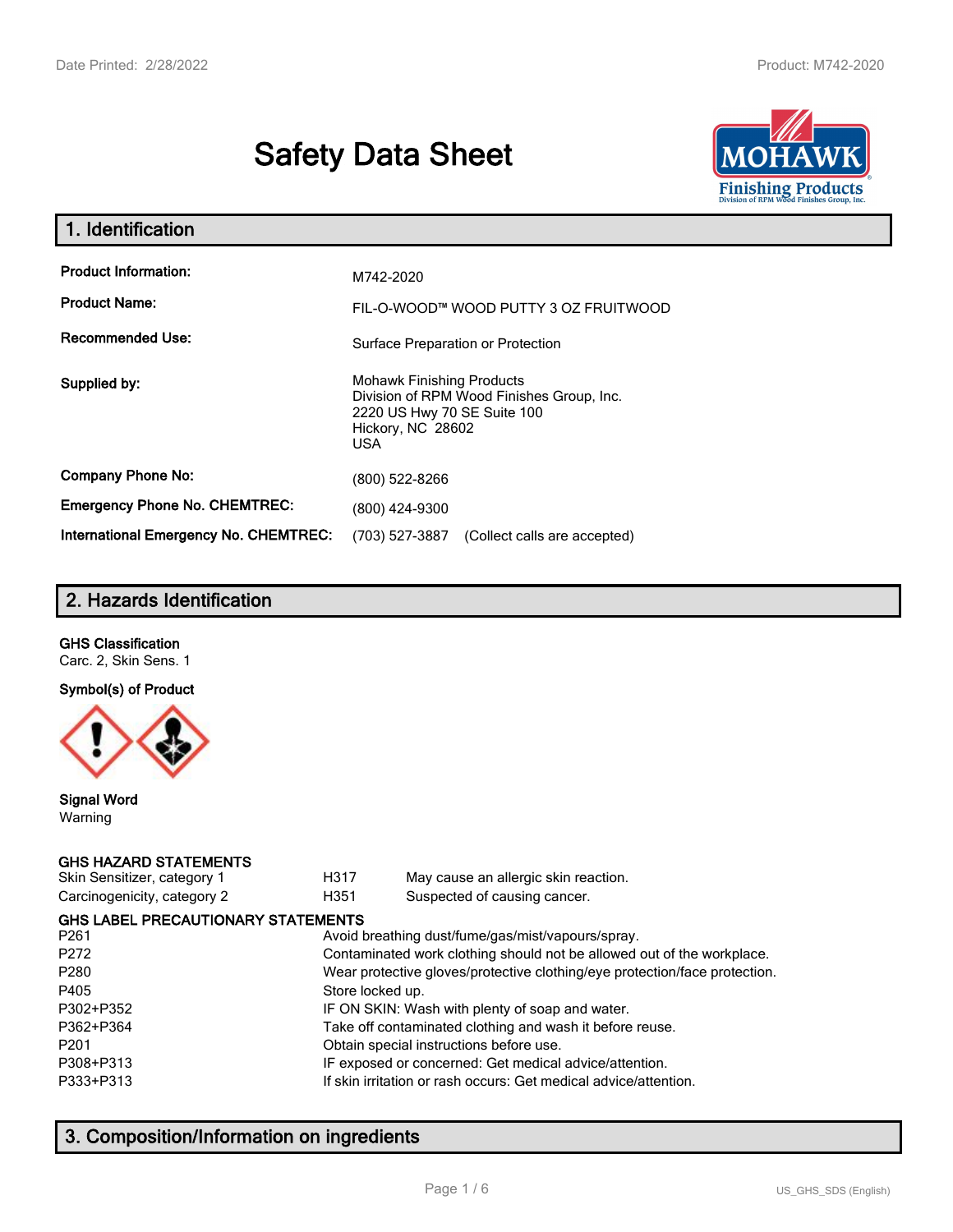$GHS$  Statements No Information<br>H351

H317-318-330-335-351

| <b>Chemical Name</b>                          | <b>CAS-No.</b> | Wt. %       | <b>GHS Symbols</b>          | GHS   |
|-----------------------------------------------|----------------|-------------|-----------------------------|-------|
| crystalline silica                            | 14808-60-7     | 25-40       | No Information              | No In |
| titanium dioxide                              | 13463-67-7     | 10-25       | GHS08                       | H351  |
| 2,4,5,6-Tetrachloro-1,3-benzenedicarbonitrile | 1897-45-6      | $0.1 - 1.0$ | GHS05-GHS06-<br>GHS07-GHS08 | H317  |

The exact percentage (concentration) of ingredients is being withheld as a trade secret.

The text for GHS Hazard Statements shown above (if any) is given in the "Other information" Section.

# **4. First-aid Measures**



FIRST AID - EYE CONTACT: IF IN EYES: Rinse cautiously with water for several minutes. Remove contact lenses, if present and easy to do. Continue rinsing. If eye irritation persists: Get medical advice/attention.

FIRST AID - SKIN CONTACT: IF ON SKIN: Wash with plenty of soap and water. Take off contaminated clothing and wash it before reuse. If skin irritation or rash occurs: Get medical advice/attention.

FIRST AID - INGESTION: IF SWALLOWED: rinse mouth. Do NOT induce vomiting. IF exposed or if you feel unwell: Call a POISON CENTER or doctor/physician.

FIRST AID - INHALATION: IF INHALED: If breathing is difficult, remove victim to fresh air and keep at rest in a position comfortable for breathing. IF exposed or if you feel unwell: Call a POISON CENTER or doctor/physician.

# **5. Fire-fighting Measures**

**SPECIAL FIREFIGHTING PROCEDURES:** This product is not expected to burn under normal conditions of use.

**FIREFIGHTING EQUIPMENT:** None.

# **6. Accidental Release Measures**

#### **ENVIRONMENTAL MEASURES:** No Information

**STEPS TO BE TAKEN IN CASE MATERIAL IS RELEASED OR SPILLED:** Follow personal protective equipment recommendations found in Section VIII. Personal protective equipment needs must be evaluated based on information provided on this sheet and the special circumstances created by the spill including; the material spilled, the quantity of the spill, the area in which the spill occurred, and the training and the expertise of employees in the area responding to the spill. Do not allow the spilled product to enter public drainage system or open waterways.

## **7. Handling and Storage**



**HANDLING:** Avoid inhalation and contact with eyes, skin, and clothing. Wash hands thoroughly after handling and before eating or drinking.

**STORAGE:** Keep containers closed when not in use. Store in cool well ventilated space away from incompatible materials.

#### **8. Exposure Controls/Personal Protection**

| Ingredients with Occupational Exposure Limits |                         |                       |                     |                         |  |  |
|-----------------------------------------------|-------------------------|-----------------------|---------------------|-------------------------|--|--|
| <b>Chemical Name</b>                          | <b>ACGIH TLV-TWA</b>    | <b>ACGIH-TLV STEL</b> | <b>OSHA PEL-TWA</b> | <b>OSHA PEL-CEILING</b> |  |  |
| crystalline silica                            | $0.025 \,\mathrm{mg/m}$ | N.D.                  | 50 $\mu$ g/m3       | N.D.                    |  |  |
| titanium dioxide                              | 10 $mq/m3$              | N.D.                  | 15 mg/m $3$         | N.D.                    |  |  |
| 2,4,5,6-Tetrachloro-1,3-                      | N.D.                    | N.D.                  | N.D.                | N.D.                    |  |  |
| benzenedicarbonitrile                         |                         |                       |                     |                         |  |  |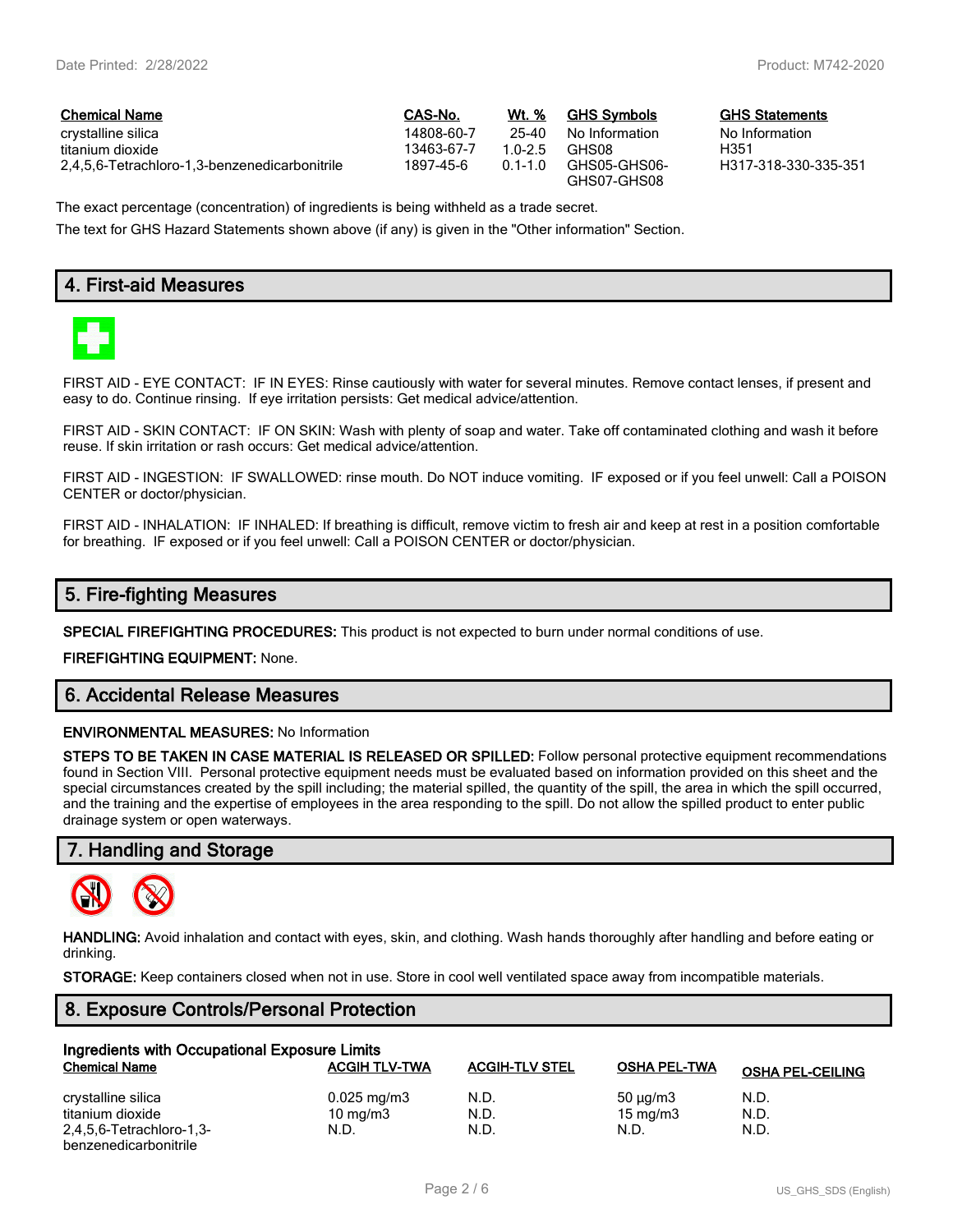#### **Further Advice: MEL = Maximum Exposure Limit OES = Occupational Exposure Standard SUP = Supplier's Recommendation Sk = Skin Sensitizer N.E. = Not Established N.D. = Not Determined**

#### **Personal Protection**



**RESPIRATORY PROTECTION:** Use NIOSH approved respiratory protection.



**SKIN PROTECTION:** Wear chemical resistant footwear and clothing such as gloves, an apron or a whole body suit as appropriate.



**EYE PROTECTION:** Wear chemical-resistant glasses and/or goggles and a face shield when eye and face contact is possible due to splashing or spraying of material.



**OTHER PROTECTIVE EQUIPMENT:** No Information



**HYGIENIC PRACTICES:** It is good practice to avoid contact with the product and/or its vapors, mists or dust by using appropriate protective measures. Wash thoroughly after handling and before eating or drinking.

# **9. Physical and Chemical Properties**

| Appearance:                    | Solid                       | <b>Physical State:</b>                      | <b>LIQUID</b>        |
|--------------------------------|-----------------------------|---------------------------------------------|----------------------|
| Odor:                          | Amine                       | <b>Odor Threshold:</b>                      | Not determined       |
| Density, g/cm3:                | 1.754                       | pH:                                         | 8                    |
| Freeze Point. °F:              | Not determined              | Viscosity:                                  | Not determined       |
| <b>Solubility in Water:</b>    | Not determined              | Partition Coefficient, n-octanol/<br>water: | Not determined       |
| Decomposition temperature, °F: | Not determined              | <b>Explosive Limits, %:</b>                 | Not determined       |
| Boiling Range, °F:             | Not determined              | Flash Point. °F:                            | $>$ 200 $^{\circ}$ F |
| Combustibility:                | Does not support combustion | Auto-Ignition Temperature, °F:              | Not determined       |
| <b>Evaporation Rate:</b>       | Slower than Diethyl Ether   | Vapor Pressure, mmHq:                       | Not determined       |
| <b>Vapor Density:</b>          | Not determined              |                                             |                      |

**N.I. = No Information**

# **10. Stability and reactivity**

**STABILITY:** Stable under normal conditions. **CONDITIONS TO AVOID:** Contact with incompatible materials. **INCOMPATIBILITY:** Acids, Bases, Oxidizing agents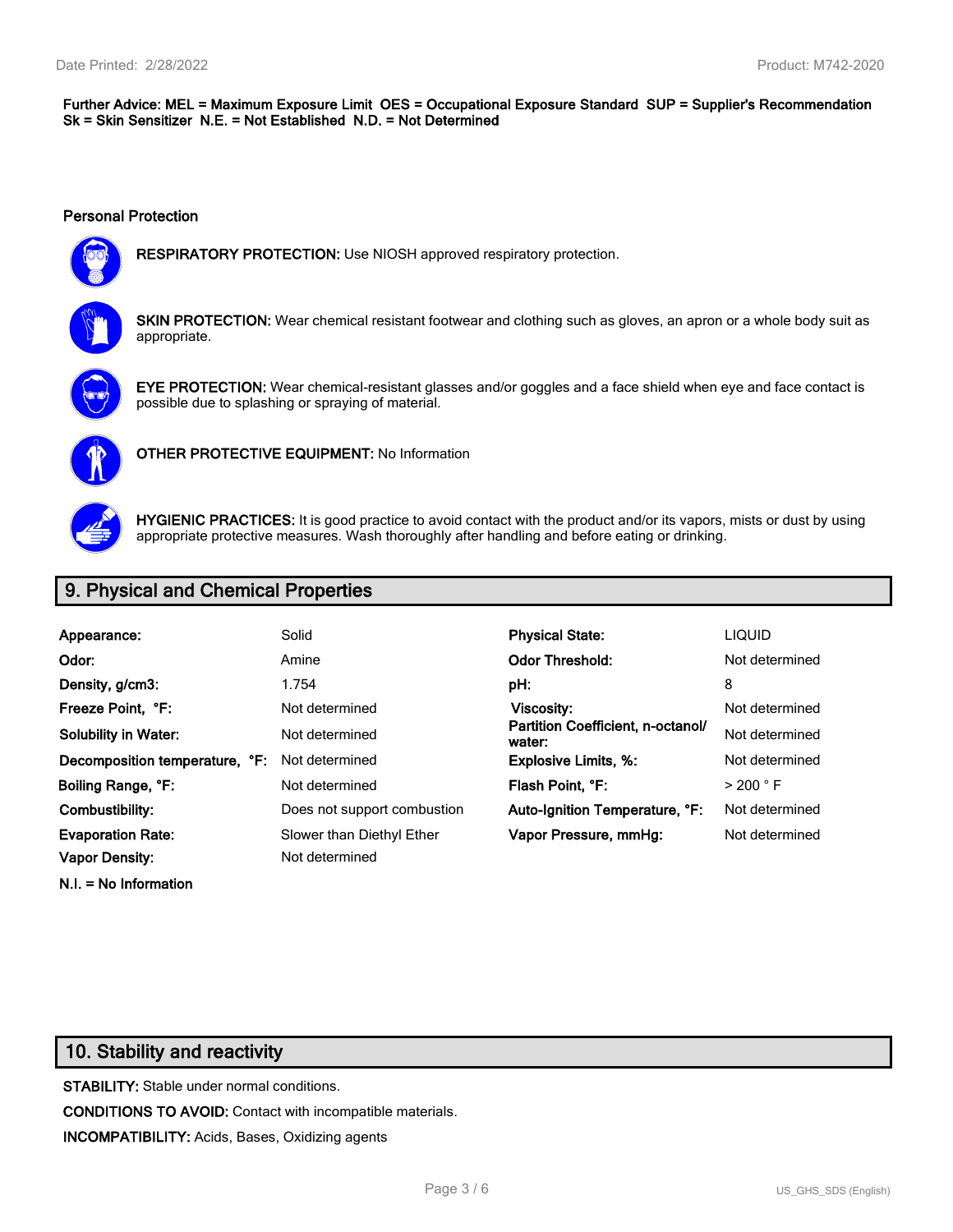#### **HAZARDOUS DECOMPOSITION PRODUCTS:** Not determined.

## **11. Toxicological information**



**Practical Experiences**

**EMERGENCY OVERVIEW:** No Information

**EFFECT OF OVEREXPOSURE - EYE CONTACT:** No Information

**EFFECT OF OVEREXPOSURE - INGESTION:** No Information

**EFFECT OF OVEREXPOSURE - INHALATION:** No Information

**EFFECT OF OVEREXPOSURE - SKIN CONTACT:** No Information

**CARCINOGENICITY:** May cause cancer.

This product contains Titanium Dioxide, which is listed by IARC as possibly carcinogenic to humans (Group 2B). This listing is based on inadequate evidence of carcinogenicity in humans and sufficient evidence in experimental animals. This classification is relevant when exposed to titanium dioxide in dust or powder form only, including cured product that is subject to sanding, grinding, cutting, or other surface preparation activities.

#### **PRIMARY ROUTE(S) OF ENTRY:**

**Skin Contact**

#### **Acute Toxicity Values**

#### **The acute effects of this product have not been tested. Data on individual components are tabulated below**

| CAS-No.    | <b>Chemical Name</b>                          | Oral LD50        | Dermal LD50                      | Vapor LC50   |
|------------|-----------------------------------------------|------------------|----------------------------------|--------------|
| 14808-60-7 | crystalline silica                            | >5000 mg/kg      | >5000 mg/kg                      | >20 mg/l Rat |
| 13463-67-7 | titanium dioxide                              | >10000 mg/kg Rat | $>10000$ mg/kg Rabbit $>20$ mg/l |              |
| 1897-45-6  | 2,4,5,6-Tetrachloro-1,3-benzenedicarbonitrile | >10000 mg/kg Rat | >10000 mg/kg Rabbit 0.1 mg/L Rat |              |

#### **N.I. = No Information**

# **12. Ecological information**

**ECOLOGICAL INFORMATION:** Ecological evaluation of this material has not been performed; however, do not allow the product to be released to the environment without governmental approval/permits.

## **13. Disposal Information**



**Product**

**DISPOSAL METHOD:** Waste from this material may be a listed and/or characteristic hazardous waste. Dispose of material, contaminated absorbent, container and unused contents in accordance with local, state, and federal regulations.

**STEPS TO BE TAKEN IN CASE MATERIAL IS RELEASED OR SPILLED:** Follow personal protective equipment recommendations found in Section VIII. Personal protective equipment needs must be evaluated based on information provided on this sheet and the special circumstances created by the spill including; the material spilled, the quantity of the spill, the area in which the spill occurred, and the training and the expertise of employees in the area responding to the spill. Do not allow the spilled product to enter public drainage system or open waterways.

# **14. Transport Information**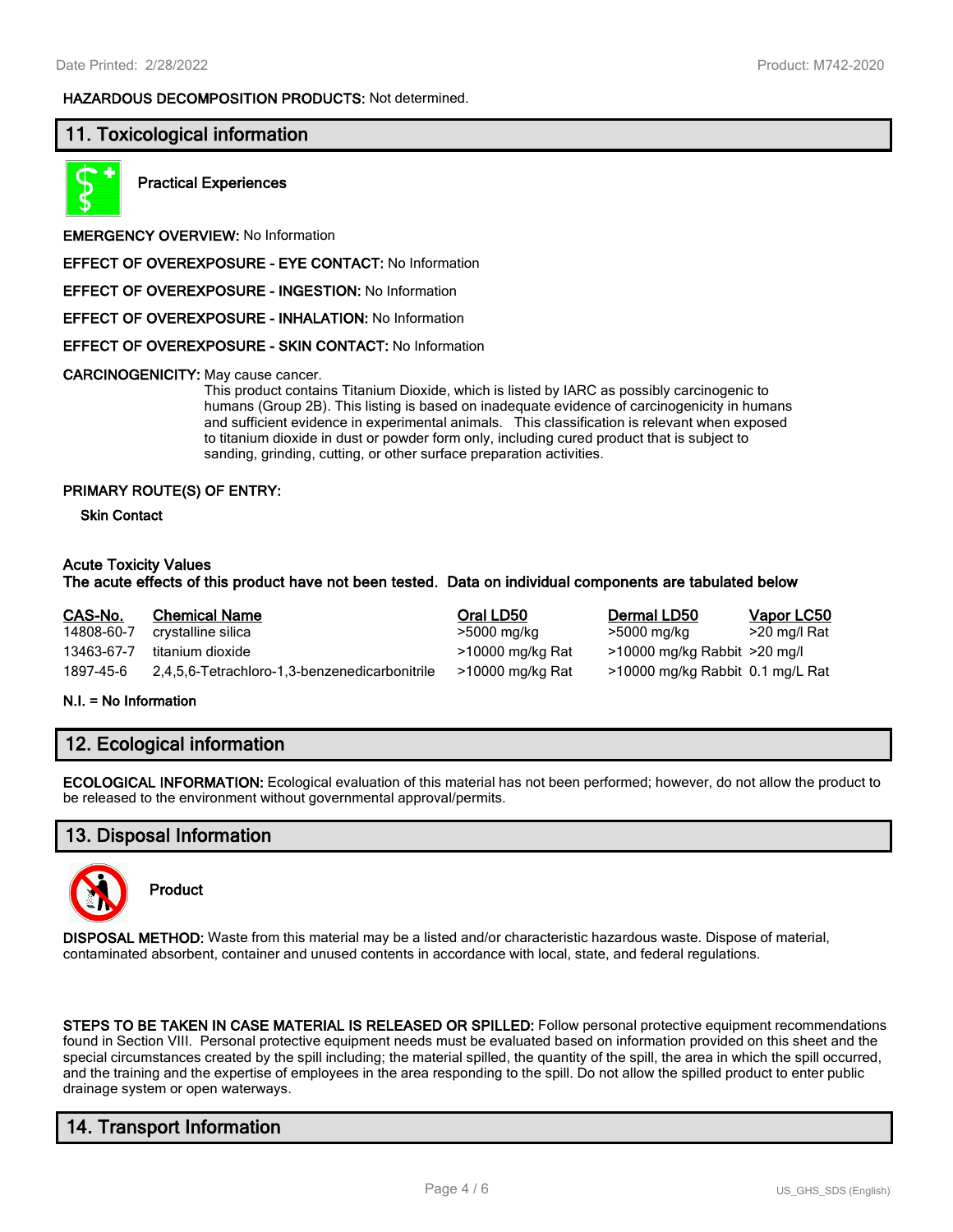#### **SPECIAL TRANSPORT PRECAUTIONS:** No Information

| DOT:  | NOT RESTRICTED |
|-------|----------------|
| IATA: | NOT RESTRICTED |
| IMDG: | NOT RESTRICTED |

# **15. Regulatory Information**

## **U.S. Federal Regulations:**

## **CERCLA - SARA Hazard Category**

This product has been reviewed according to the EPA 'Hazard Categories' promulgated under Sections 311 and 312 of the Superfund Amendment and Reauthorization Act of 1986 (SARA Title III) and is considered, under applicable definitions, to meet the following categories:

Acute Health Hazard, Chronic Health Hazard

#### **SARA SECTION 313**

This product contains the following substances subject to the reporting requirements of Section 313 of Title III of the Superfund Amendment and Reauthorization Act of 1986 and 40 CFR part 372:

| <b>Chemical Name</b>                          | <b>CAS-No.</b> | Wt. % |
|-----------------------------------------------|----------------|-------|
| 2,4,5,6-Tetrachloro-1,3-benzenedicarbonitrile | 1897-45-6      |       |

### **TOXIC SUBSTANCES CONTROL ACT**

This product contains the following chemical substances subject to the reporting requirements of TSCA 12(B) if exported from the United States:

| CAS-No.  |
|----------|
| 872-50-4 |
| 109-86-4 |
| 110-80-5 |
|          |

# **U.S. State Regulations:**

#### **CALIFORNIA PROPOSITION 65**



WARNING: Cancer and Reproductive Harm - www.P65Warnings.ca.gov.

Crystalline Silica, Cancer, 31.0122% 1-Methyl-2-Pyrrolidone, Reproductive Harm, 0.0026%